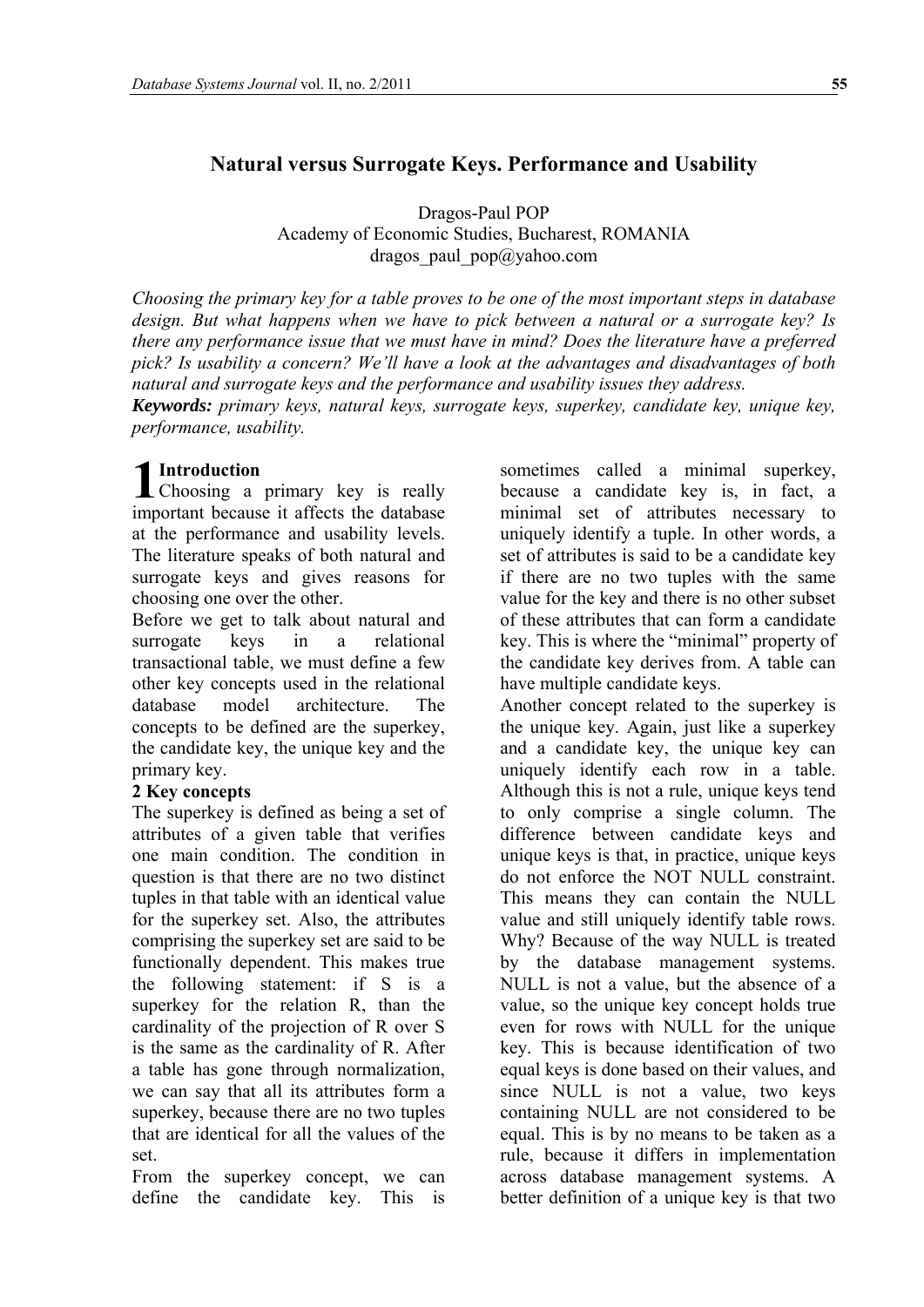tuples cannot have the same value for the unique key if NULL values are not used. So, a unique key only uniquely identifies rows that contain a value other than NULL for the key. As for the candidate key, a table can have multiple unique keys.

The primary key is probably the most important concept in database design. A primary key is, basically, one of the candidate keys in a table. It is a unique key that does not contain (and never will) NULL values can also be made a primary key. For some tables, even a superkey can be a primary key (but that is a little odd). So how and why is a primary key different form all the others? A table can only have one primary key and this key is the preferred way of identifying individual tuples.

## **3 Natural and surrogate keys**

Choosing the primary key has proven to be the difficult part in database design. This is because there are two types of primary keys: natural and surrogate.

The natural key, also called a domain key or an intelligent key, is a candidate key that is logically related to the table. That is, it has business meaning, or business value. It is something that can be found in nature, it makes sense.

A natural key is a single column or set of columns that uniquely identifies a single record in a table, where the key columns are made up of real data. When I say "real data" I mean data that has meaning and occurs naturally in the world of data.

A natural key is a column value that has a relationship with the rest of the column values in a given data record. Here are some examples of natural keys values: Social Security Number, ISBN, and TaxId.

On the other hand, the surrogate key is not derived from real data; it does not have any business meaning or logic. It is a key most often generated by the database or made up using an algorithm.

A surrogate key like a natural key is a column that uniquely identifies a single record in a table. But this is where the similarity stops. They are keys that don't have a natural relationship with the rest of the columns in a table. The surrogate key is just a value that is generated and then stored with the rest of the columns in a record. The key value is typically generated at run time right before the record is inserted into a table. It is sometimes also referred to as a dumb key, because there is no meaning associated with the value. Surrogate keys are commonly a numeric number.

An important distinction between a surrogate and a primary key depends on whether the database is a current database or a temporal database. Since a current database stores only currently valid data, there is a one-to-one correspondence between a surrogate in the modeled world and the primary key of some object in the database. In this case the surrogate may be used as a primary key, resulting in the term surrogate key. In a temporal database, however, there is a many-to-one relationship between primary keys and the surrogate. Since there may be several objects in the database corresponding to a single surrogate, we cannot use the surrogate as a primary key; another attribute is required, in addition to the surrogate, to uniquely identify each object.

Authors have argued that a surrogate should have the following characteristics:

- the value is unique system-wide, hence never reused
- the value is system generated
- the value is not modifiable by the user or application
- the value contains no semantic meaning
- the value is not visible to the user or application
- the value is not composed of several values from different domains

In practice, the surrogate key is frequently a number generated by the database management system. For example, Oracle uses sequences to accomplish this task, while SQL server gives the "identity"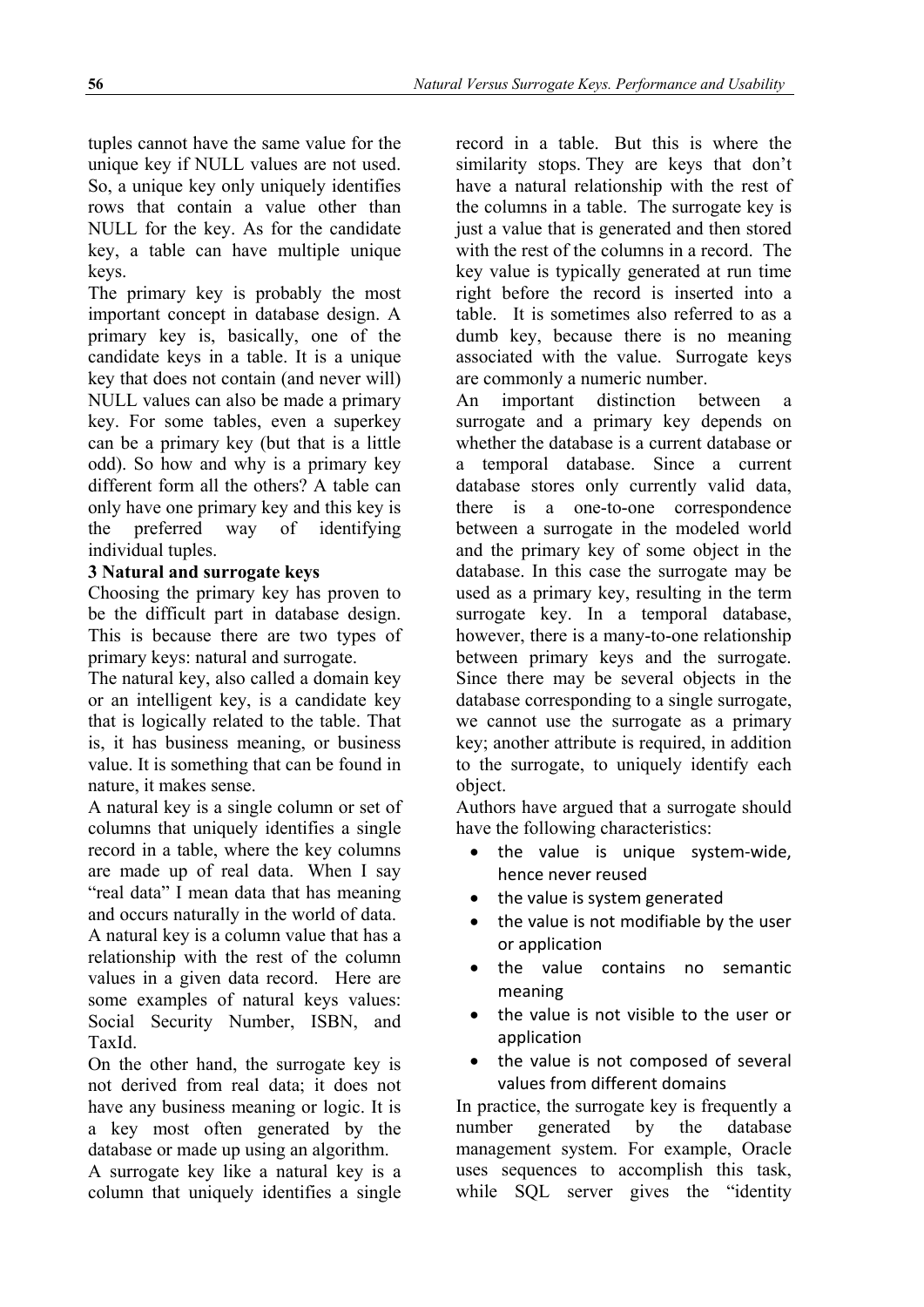column" option. PostgreSQL users have the "serial" option, and MySQL ones use an auto\_increment attribute. Having the key independent of all other columns insulates the database relationships from changes in data values or database design (making the database more agile) and guarantees uniqueness.

### **4 Surrogate Key Implementation Strategies**

There are several common options for implementing surrogate keys:

- Key values assigned by the database. Most of the leading database vendors – companies such as Oracle, Microsoft and IBM – implement a surrogate key strategy called incremental keys. The basic idea is that they maintain a counter within the database server, writing the current value to a hidden system table to maintain consistency, which they use to assign a value to newly created table rows. Every time a row is created the counter is incremented and that value is assigned as the key value for that row. The implementation strategies vary from vendor to vendor, sometimes the values assigned are unique across all tables whereas sometimes values are unique only within a single table, but the general concept is the same.
- $MAX() + 1$ . A common strategy is to use an integer column, start the value for the first record at 1, then for a new row set the value to the maximum value in this column plus one using the SQL MAX function. Although this approach is simple it suffers from performance problems with large tables and only guarantees a unique key value within the table.
- Universally unique identifiers (UUIDs). UUIDs are 128‐bit values

that are created from a hash of the ID of your Ethernet card, or an equivalent software representation, and the current datetime of your computer system. The algorithm for doing this is defined by the Open Software **Foundation** (www.opengroup.org).

- Globally unique identifiers (GUIDs). GUIDs are a Microsoft standard that extend UUIDs, following the same strategy if an Ethernet card exists and if not then they hash a software ID and the current datetime to produce a value that is guaranteed unique to the machine that creates it.
- High-low strategy. The basic idea is that your key value, often called a persistent object identifier (POID) or simply an object identified (OID), is in two logical parts: A unique HIGH value that you obtain from a defined source and an N‐digit LOW value that your application assigns itself. Each time that a HIGH value is obtained the LOW value will be set to zero. For example, if the application that you're running requests a value for HIGH it will be assigned the value 1701. Assuming that N, the number of digits for LOW, is four then all persistent object identifiers that the application assigns to objects will be combination of 17010000,17010001, 17010002, and so on until 17019999. At this point a new value for HIGH is obtained, LOW is reset to zero, and you continue again. If another application requests a value for HIGH immediately after you it will be given the value of 1702, and the OIDs that will be assigned to objects that it creates will be 17020000, 17020001, and so on. As you can see, as long as HIGH is unique then all POID values will be unique.

The fundamental issue is that keys are a significant source of coupling within a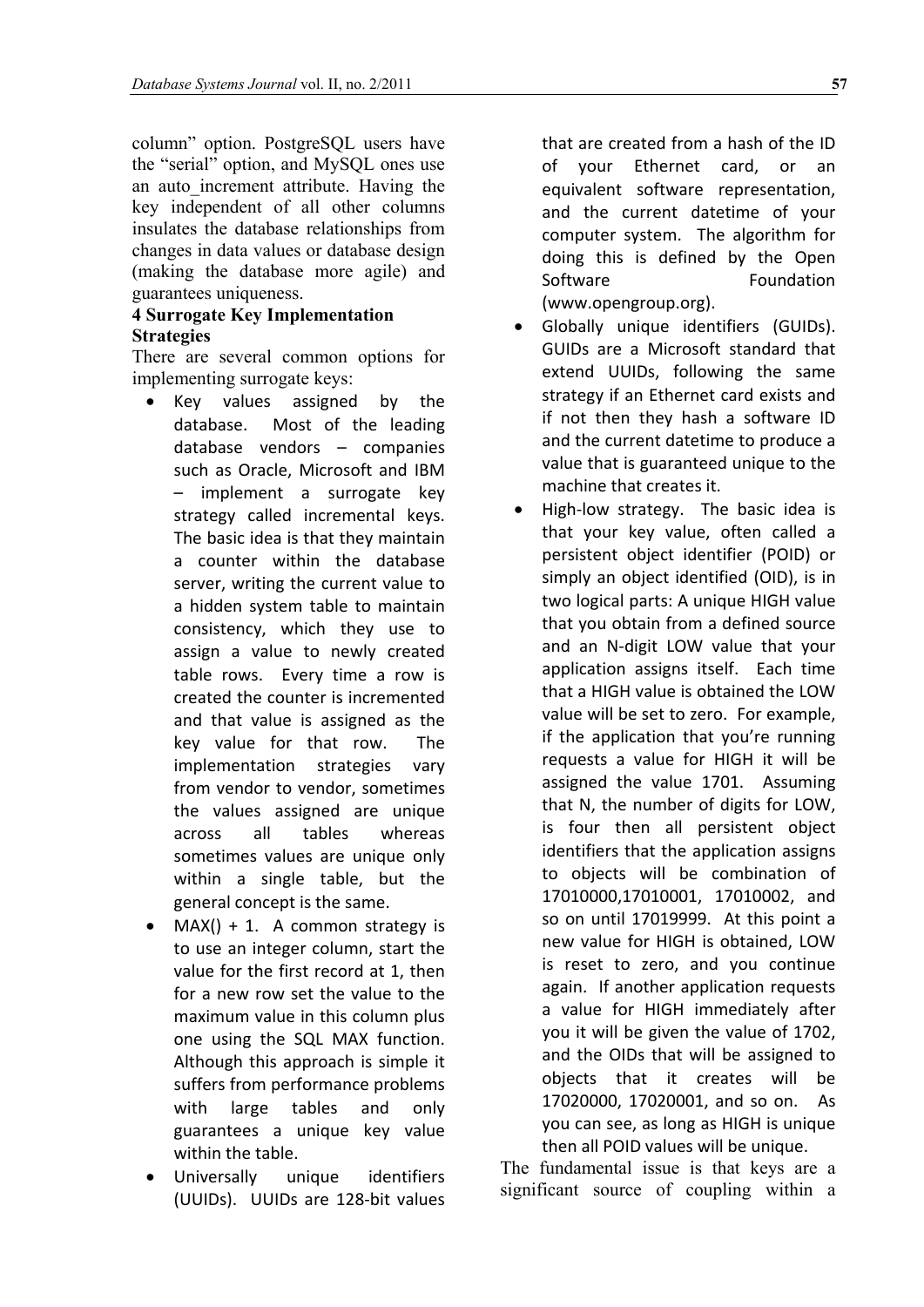relational schema, and as a result they prove difficult to refactor. The implication is that you want to avoid keys with business meaning because business meaning changes. However, at the same time you need to remember that some data is commonly accessed by unique identifiers, for example customer via their customer number and American employees via their Social Security Number (SSN). In these cases you may want to use the natural key instead of a surrogate key such as a UUID or POID. [3]

## **5 Tips for Effective Keys**

How can you be effective at assigning keys? Consider the following tips, by Scott W. Ambler [3]:

- Avoid "smart" keys. A "smart" key is one that contains one or more subparts which provide meaning. For example the first two digits of an U.S. zip code indicate the state that the zip code is in. The first problem with smart keys is that have business meaning. The second problem is that their use often becomes convoluted over time. For example some large states have several codes, California has zip codes beginning with 90 and 91, making queries based on state codes more complex. Third, they often increase the chance that the strategy will need to be expanded. Considering that zip codes are nine digits in length (the following four digits are used at the discretion of owners of buildings uniquely identified by zip codes) it's far less likely that you'd run out of nine‐ digit numbers before running out of two digit codes assigned to individual states.
- Consider assigning natural keys for simple "look up" tables. A "look up" table is one that is used to

relate codes to detailed information. For example, you might have a look up table listing color codes to the names of colors. For example the code 127 represents "Tulip Yellow". Simple look up tables typically consist of a code column and a description/name column whereas complex look up tables consist of a code column and several informational columns.

- Natural keys don't always work for "look up" tables. Another example of a look up table is one that contains a row for each state, province, or territory in North America. For example there would be a row for California, a US state, and for Ontario, a Canadian province. The primary goal of this table is to provide an official list of these geographical entities, a list that is reasonably static over time (the last change to it would have been in the late 1990s when the Northwest Territories, a territory of Canada, was split into Nunavut and Northwest Territories). A valid natural key for this table would be the state code, a unique two character code – e.g. CA for California and ON for Ontario. Unfortunately this approach doesn't work because Canadian government decided to keep the same state code, NW, for the two territories.
- Your applications must still support "natural key searches". If you choose to take a surrogate key approach to your database design you mustn't forget that your applications must still support searches on the domain columns that still uniquely identify rows. For example, your Customer table may have a Customer POID column used as a surrogate key as well as a Customer Number column and a Social Security Number column. You would likely need to support searches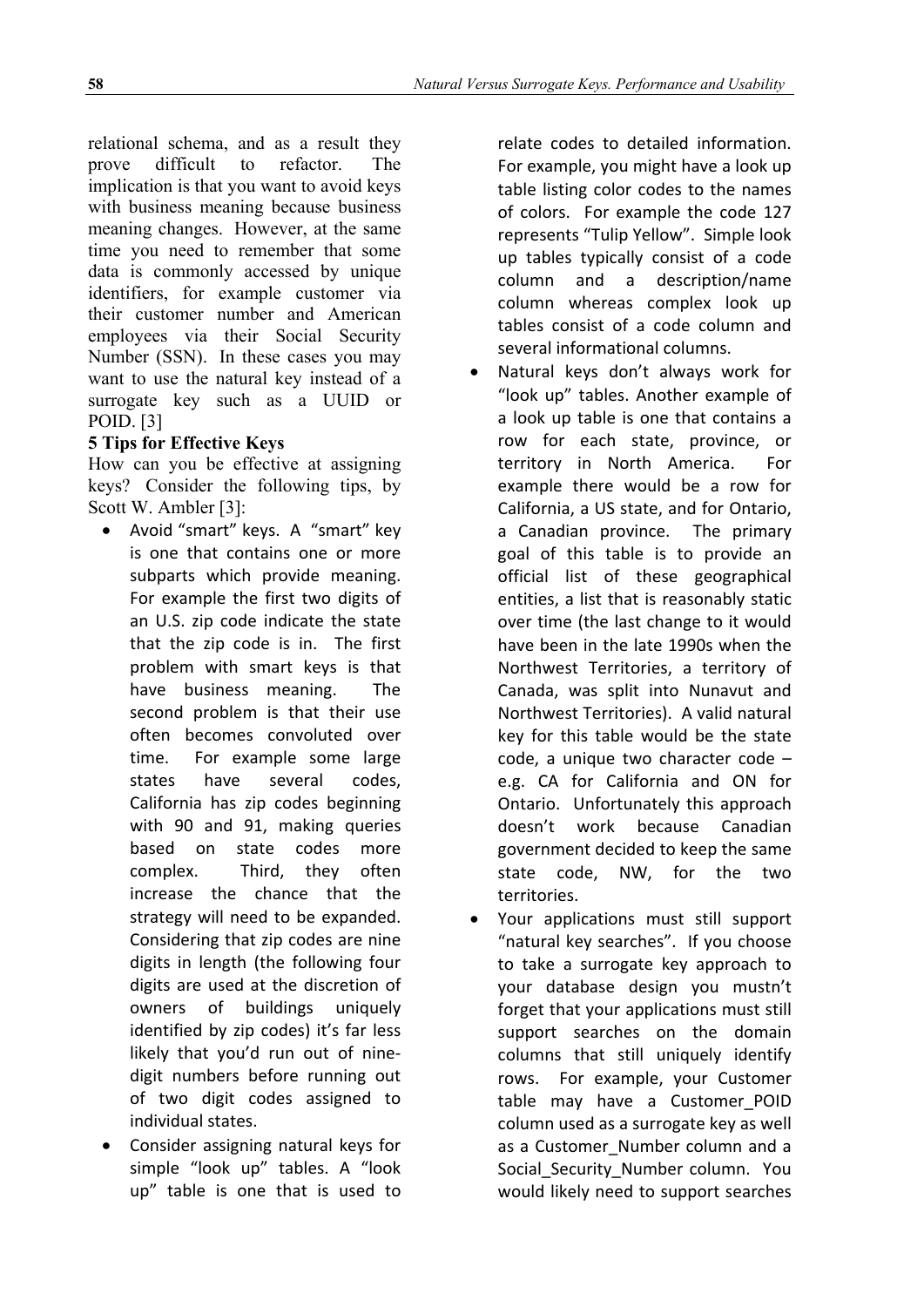based on both the customer number and the social security number. Searching is discussed in detail in Best Practices for Retrieving Objects from a Relational Database.

• Don't naturalize surrogate keys. As soon as you display the value of a surrogate key to your end users, or worse yet allow them to work with the value (perhaps to search), you have effectively given the key business meaning. This in effect naturalizes the key and thereby negates some of the advantages of surrogate keys. [3]

## **6 Advantages and disadvantages**

Of course, there are a lot of advantages and disadvantages of using natural or surrogate keys. Authors are divided between the two strategies. Below there is a listing of pros and cons of using both natural and surrogate keys, as Gregory A. Larsen list them:

## **6.1 Surrogate Key Pros and Cons**

A definite design and programming aspect of working with databases is built on the concept that all keys will be supported by the use surrogate keys. To understand these programming aspects better, review these pros and cons of using surrogate keys. [4] Pros:

- The primary key has no business intelligence built into it. Meaning you cannot derive any meaning, or relationship between the surrogate key and the rest of the data columns in a row.
- If your business rules change, which would require you to update your natural key this can be done easily without causing a cascade effect across all foreign key relationships. By using a surrogate key instead of a natural key the surrogate key is used in all foreign

key relationships. Surrogate keys will not be updated over time.

- Surrogate keys are typically integers, which only require 4 bytes to store, so the primary key index structure will be smaller in size than their natural key counter parts. Having a small index structure means better performance for JOIN operations.
- It's easy to create a naming system for surrogate keys, so that remembering the primary key of a table can be made a lot easier. [4]

Cons:

- If foreign key tables use surrogate keys then you will be required to have a join to retrieve the real foreign key value. Whereas if the foreign key table used a natural key then the natural key would be already be included in your table and no join would be required. Of course this I only true if you only needed the natural key column returned in your query
- Surrogate keys are typically not useful when searching for data since they have no meaning.
- Surrogate keys have no knowledge level value. The most important function of the PK is as an interaction element between the real‐world and the database. It is thorough the primary key that we usually query the database. The primary key is of fundamental importance if we are to "usefully" relate the concepts of the database to the real world. [4]

## **6.2 Natural Key Pros and Cons**

Having natural keys as indexes on your tables mean you will have different programming considerations when building your applications. You will find that pros and cons for natural keys to be just the opposite as the pros and cons for surrogate keys. [4] Pros: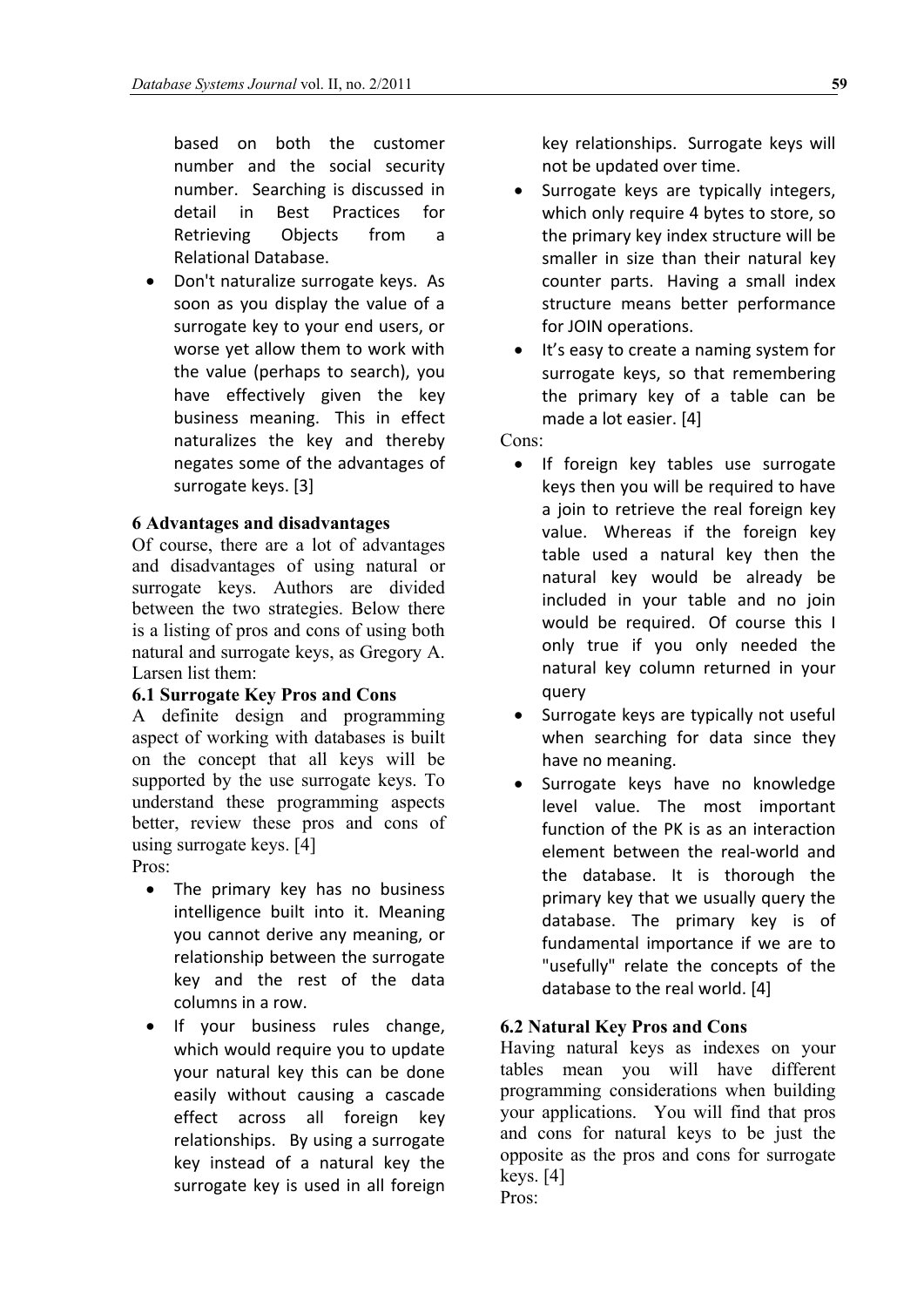- They already exist in the schema. There is no need for additional columns that would load the tables.
- Will require less joins when you only need to return the key value of a foreign key table. This is because the natural key will already be imbedded in your table.
- Easier to search because natural keys have meaning and will be stored in your table. Without the natural key in your table, a search for records based on a natural key would require a join to the foreign key table to get the natural key. [4]

## Cons:

- Requires much more work to change a natural key, especially when foreign relationship have been built off the natural key.
- Your primary key index will be larger because natural keys are typically larger in size then surrogate keys.
- Since natural keys are typically larger in size then surrogate keys and are strings instead of integers joins between two tables on a natural key will take more time.
- Kind of hard to remember the name of the key for every table in the database [4]

### **7 Performance issue**

The next scenario is built to test the performance of natural and surrogate keys. We will see when and if one is better than the other.

The test business logic is simple and it is about the commercial activity of a company that sells goods. The test entities are described as follows:



## **Fig 10.** Database logical entities

After undergoing normalization, we get the following database structure:

- Customers
	- o This table will hold all the information related to the customers, such as first and last names, email address, telephone number, address and so on
- Products
	- o Here we will have details about the products that are being sold: name, price, stock etc.
- Categories
- o This table stores information about different categories of products
- Orders
	- o This is the main table that holds information about customer orders, such as order date, serial number, total value
- OrderDetalis
	- o The last table is used to store information about individual lines in a customer order: product, quantity, price at buying time

There are two test cases: one in which we will chose a natural key for the primary key of every table and one in which a surrogate key will be used. The tables will be loaded with data and will be tested to see the response times of simple selects and joins. The test database management systems is Oracle 10g Express Edition. The test computer is equipped with an Intel Core i5 750 processor, 4 GB of RAM and two 500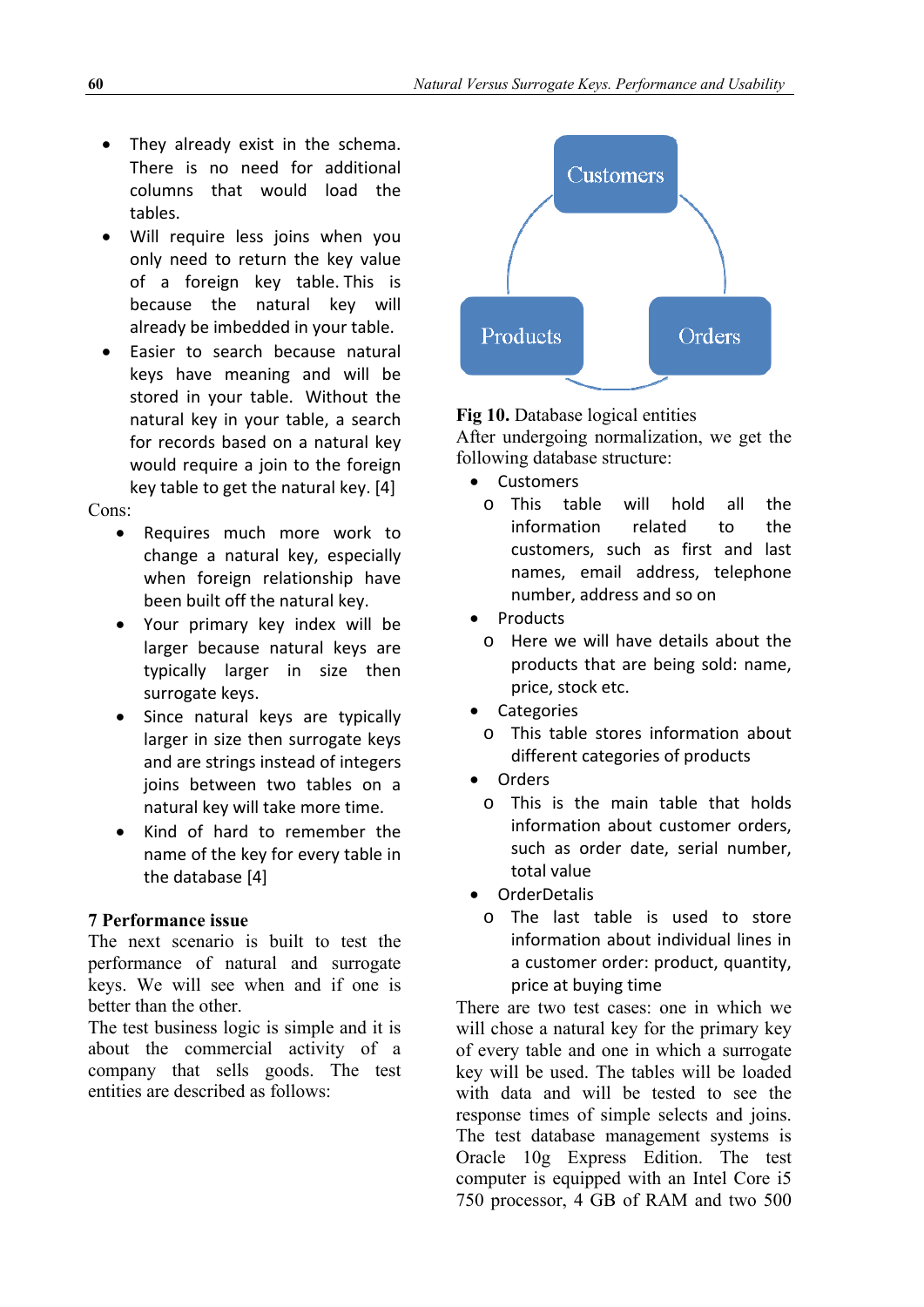GB hard-disks at 7200 rpm connected in RAID level 0.

The test scenario uses the following table descriptions:

| <b>PRODUCTS</b> |                               |                     |
|-----------------|-------------------------------|---------------------|
|                 | <b>NAME</b>                   | VARCHAR2 (30 BYTE)  |
|                 | <b>MAKER</b>                  | VARCHAR2 (20 BYTE)  |
|                 | PRICE                         | <b>NUMBER (7,2)</b> |
|                 | <b>STOCK</b>                  | NUMBER (5)          |
|                 | CATEGORY_NAME                 | VARCHAR2 (20 BYTE)  |
|                 | IX_SYS_C007352<br>SYS_C007352 |                     |

| CATEGORIES |                |                    |  |
|------------|----------------|--------------------|--|
|            | <b>NAME</b>    | VARCHAR2 (20 BYTE) |  |
|            | DESCRIPTION    | CLOB               |  |
|            | IX_SYS_C007351 |                    |  |
|            | SYS_C007351    |                    |  |

| <b>CUSTOMERS</b>              |                     |  |  |
|-------------------------------|---------------------|--|--|
| FIRST_NAME                    | VARCHAR2 (20 BYTE)  |  |  |
| LAST_NAME                     | VARCHAR2 (20 BYTE)  |  |  |
| <b>EMAIL</b>                  | VARCHAR2 (20 BYTE)  |  |  |
| <b>TELEPHONE</b>              | NUMBER (10)         |  |  |
| ADDRESS                       | VARCHAR2 (100 BYTE) |  |  |
| IX_SYS_C007350<br>SYS_C007350 |                     |  |  |

| <b>ORDERS</b>         |                    |  |
|-----------------------|--------------------|--|
| SERIAL NUMBER         | NUMBER (5)         |  |
| <b>CUSTOMER_EMAIL</b> | VARCHAR2 (20 BYTE) |  |
| <b>DATETIME</b>       | DATE               |  |
| TOTAL                 | NUMBER (10,2)      |  |
| IX_SYS_C007354        |                    |  |
| SYS_C007354           |                    |  |

| ORDERDETAILS                  |                    |  |  |
|-------------------------------|--------------------|--|--|
| PF* ORDER_SERIAL_NUMBER       | NUMBER (5)         |  |  |
| PF* PRODUCT_NAME              | VARCHAR2 (30 BYTE) |  |  |
| PF* PRODUCT_MAKER             | VARCHAR2 (20 BYTE) |  |  |
| SALE_PRICE                    | NUMBER (6,2)       |  |  |
| QUANTITY                      | NUMBER (3)         |  |  |
| IX_SYS_C007356<br>SYS_C007356 |                    |  |  |

**Fig. 11.** Natural keys database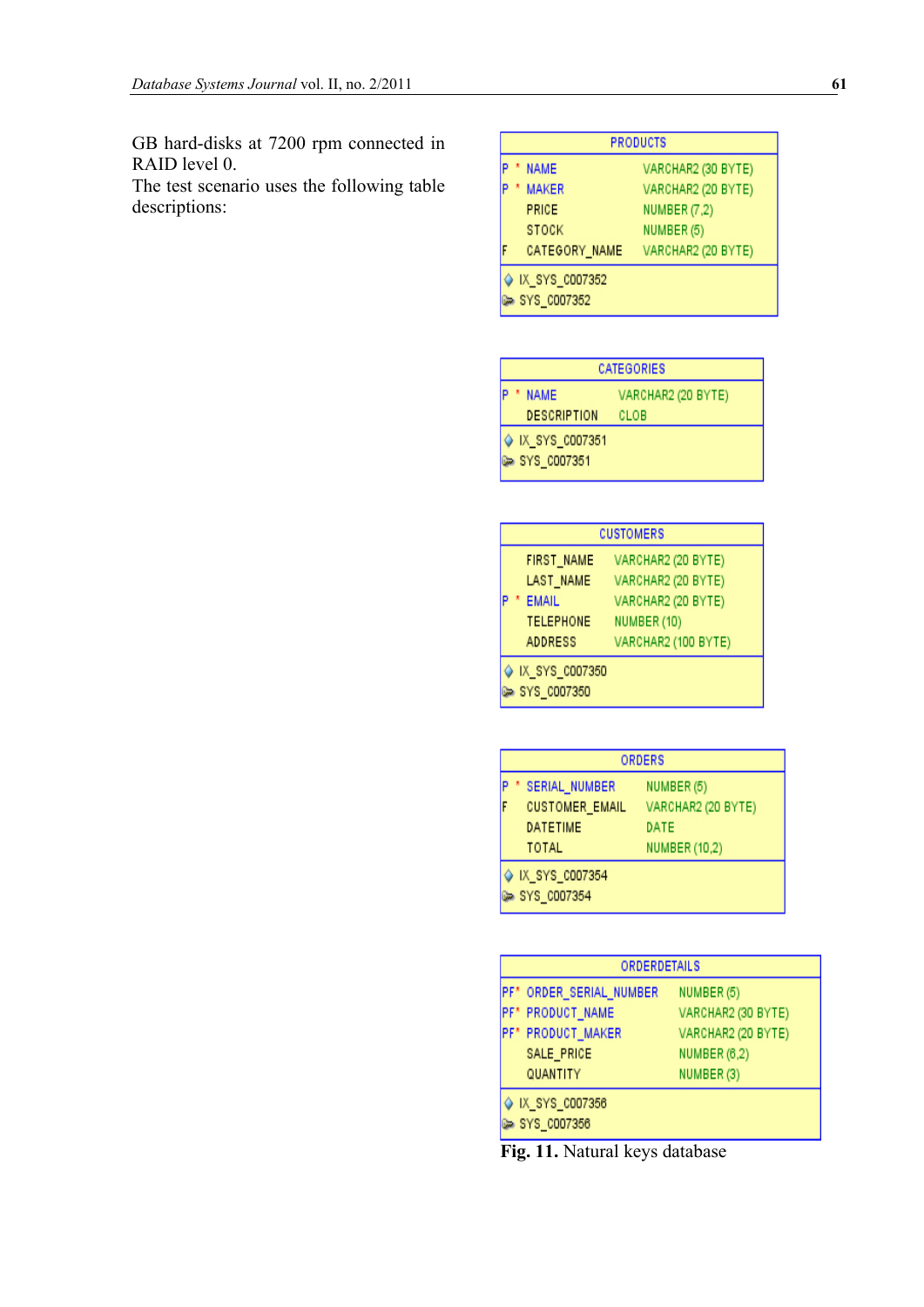| PRODUCTS2 |                |                     |
|-----------|----------------|---------------------|
|           | ID             | <b>NUMBER</b>       |
|           | <b>NAME</b>    | VARCHAR2 (30 BYTE)  |
|           | <b>MAKER</b>   | VARCHAR2 (20 BYTE)  |
|           | PRICE          | <b>NUMBER (7,2)</b> |
|           | <b>STOCK</b>   | NUMBER (5)          |
|           | CATEGORY_ID    | <b>NUMBER</b>       |
|           | IX_SYS_C007361 |                     |
|           | SYS_C007361    |                     |

| CATEGORIES2  |                               |                    |
|--------------|-------------------------------|--------------------|
| NUMBER<br>ID |                               |                    |
|              | <b>NAME</b>                   | VARCHAR2 (20 BYTE) |
|              | DESCRIPTION                   | CLOB               |
|              | IX_SYS_C007360<br>SYS_C007360 |                    |

| <b>CUSTOMERS2</b> |                               |                     |  |
|-------------------|-------------------------------|---------------------|--|
|                   | ID                            | <b>NUMBER</b>       |  |
|                   | FIRST_NAME                    | VARCHAR2 (20 BYTE)  |  |
|                   | LAST_NAME                     | VARCHAR2 (20 BYTE)  |  |
|                   | <b>EMAIL</b>                  | VARCHAR2 (20 BYTE)  |  |
|                   | <b>TELEPHONE</b>              | NUMBER (10)         |  |
|                   | <b>ADDRESS</b>                | VARCHAR2 (100 BYTE) |  |
|                   | IX_SYS_C007359<br>SYS_C007359 |                     |  |

| ORDERS2            |                      |  |
|--------------------|----------------------|--|
| ID                 | NUMBER               |  |
| SERIAL NUMBER      | NUMBER (5)           |  |
| <b>CUSTOMER_ID</b> | <b>NUMBER</b>        |  |
| <b>DATETIME</b>    | DATE                 |  |
| TOTAL              | <b>NUMBER (10,2)</b> |  |
| IX_SYS_C007363     |                      |  |
| SYS_C007363        |                      |  |

| ORDERDETAILS2 |                               |                     |
|---------------|-------------------------------|---------------------|
|               | ID                            | NUMBER              |
|               | ORDER ID                      | NUMBER              |
|               | PRODUCT_ID                    | <b>NUMBER</b>       |
|               | SALE_PRICE                    | <b>NUMBER (6,2)</b> |
|               | QUANTITY                      | NUMBER (3)          |
|               | IX_SYS_C007365<br>SYS_C007365 |                     |

**Fig. 12.** Surrogate keys database

**Table 1.** Query results

| <b>SQL Query</b>                                                                                                                                                                                                                                                                                                                                                        | <b>Executi</b>   |
|-------------------------------------------------------------------------------------------------------------------------------------------------------------------------------------------------------------------------------------------------------------------------------------------------------------------------------------------------------------------------|------------------|
|                                                                                                                                                                                                                                                                                                                                                                         | on time          |
| select * from customers2,<br>products2, categories2,<br>orders2, orderdetails2<br>where $cutomers2.id =$<br>orders2.customer_id and<br>products2.category_id =<br>categories2.id and<br>orders2.id =<br>orderdetails2.order id and<br>orderdetails2.product_id =<br>products2.id                                                                                        | $18 \text{ ms}$  |
| select * from customers,<br>products, categories,<br>orders, orderdetails where<br>$cuts$ tomers. $email =$<br>orders.customer email<br>and products.category_name<br>= categories.name and<br>orders.serial number =<br>orderdetails.order_serial_n<br>umber and<br>orderdetails.product_maker<br>= products.maker and<br>orderdetails.product_name =<br>products.name | $20 \text{ ms}$  |
| select * from orderdetails2                                                                                                                                                                                                                                                                                                                                             | $15$ ms          |
| select<br>* from orders2                                                                                                                                                                                                                                                                                                                                                | $15 \text{ ms}$  |
| select<br>* from categories2                                                                                                                                                                                                                                                                                                                                            | $15 \text{ ms}$  |
| select<br>from products2<br>$\star$                                                                                                                                                                                                                                                                                                                                     | 18 ms            |
| select<br>$\star$<br>from customers2                                                                                                                                                                                                                                                                                                                                    | $14 \text{ ms}$  |
| select<br>from orderdetails<br>$\star$                                                                                                                                                                                                                                                                                                                                  | $17 \text{ ms}$  |
| select<br>from orders<br>$\star$                                                                                                                                                                                                                                                                                                                                        | 18 <sub>ms</sub> |
| select<br>from categories<br>*                                                                                                                                                                                                                                                                                                                                          | $28 \text{ ms}$  |
| select<br>from products<br>*                                                                                                                                                                                                                                                                                                                                            | 18 ms            |
| select<br>$\star$<br>from customers                                                                                                                                                                                                                                                                                                                                     | $15 \text{ ms}$  |

### **8 Conclusions**

As we can see from the results above, choosing surrogate keys as primary keys does not always mean adding columns to tables. Also, query times are improved, because primary indexes are smaller. This is due to the fact that surrogate keys use an integer data type, while the natural keys they replaced used a variable length character data type.

In the end, although surrogate keys tend to be better for performance, people still use natural keys just because they feel better. Generally, database designers are inclined to use surrogate keys, because making things abstract is their main issue, while application developers go with natural keys, because they have more business logic.